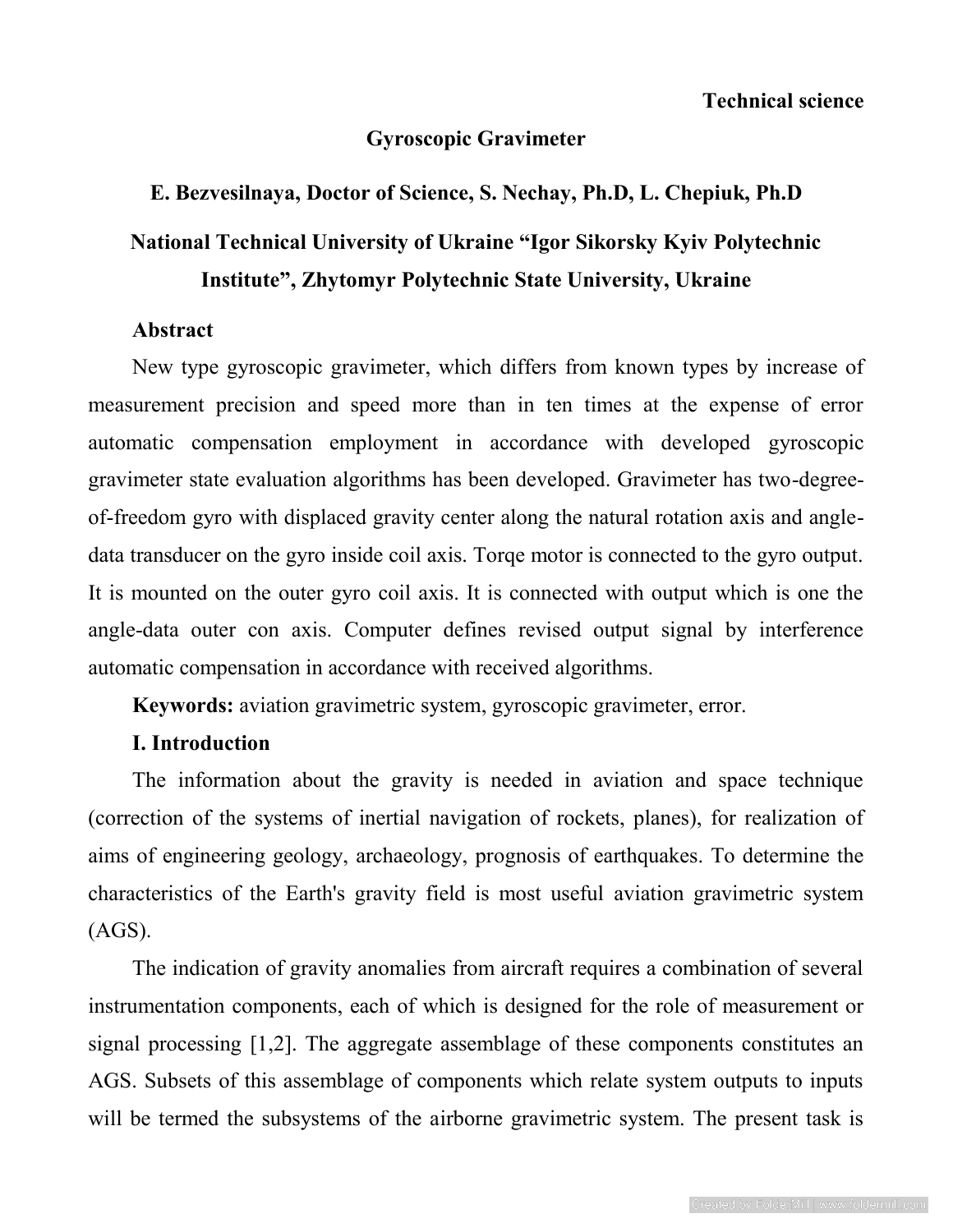therefore to determine the number, function, and accuracy of the subsystems which make up an airborne gravimetric system.

Gravimeter is a sensitive element of AGS that measures the gravity and the accuracy of which, basically, determines the accuracy of all AGS.

A new piezoelectric gravimeter that has greater accuracy from known aircraft gravimeters is proposed in [3].

The most perspective type of electromechanical gravimeter based on dynamically customized gyroscope. The examples of realizations such gravimeters are reduced in [4]. However many errors is inherent in it gravimeter. These errors can essentially distort result of measurements.

These errors are stipulated by that gravimeter measures a collection of acceleration of gravity (useful component of result of a measurement) and inertial absolute acceleration (parasite signal calling an errors of result of measurements). The inertial absolute acceleration is called by vertical acceleration of the plane, on which is installed gravimeter. The magnitude of such parasite signal can exceed magnitude useful component in result of measurements. The forward and angular vibrations of the plane also can reduce in essential errors of result of measurements [5].

#### **II. Formulation of the problem**

The aviation gravimetric system consists of five functional subsystems for [6]: specific force measurement; geometric stabilization; terrestrial navigation; altimetry; computation.

In determining the accuracy required of such a system, or in evaluating the utility of a given system**,** we must recall that the only use for global gravity data is the computation of geoid heights and deflections of the vertical. Overall system accuracy should than be evaluated in terms of the resulting accuracy in these computations. Although measurement accuracies on the order of 1 to 3 mGal may ultimately be required, significant improvement in the existing gravity net would result from measurements accurate to 10 mGal.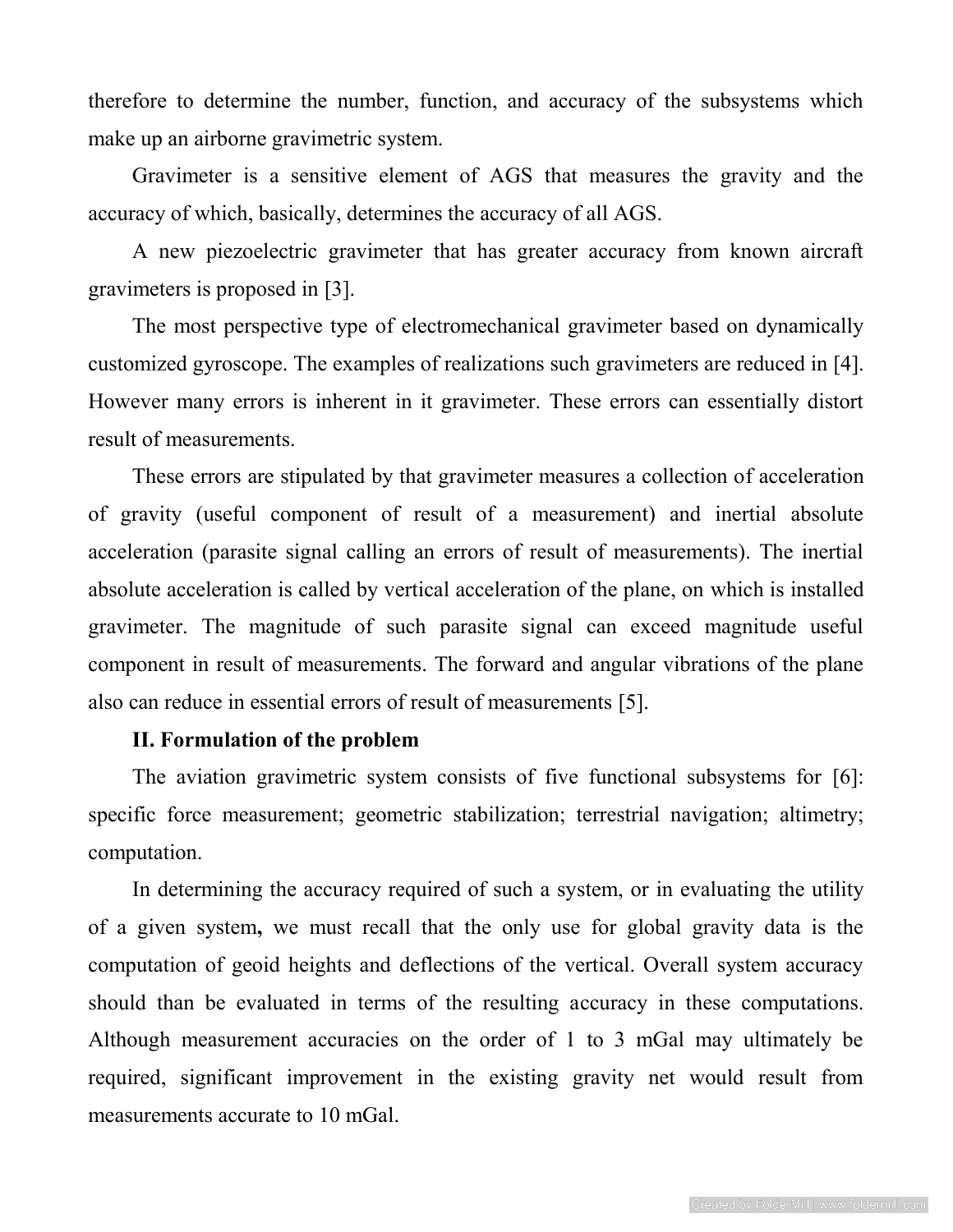Compensation error due a given velocity measurement error varies with both aircraft heading and latitude, the minimum sensitivity for any latitude occurring on a due west heading.

velocity no heading restriction and  $0.18 \text{ knot}$ no westerly headings and  $\qquad$  0,4 knot latitude 0,5 mile verticality 1 arc minute sea-level altitude 10 feet specific force measurement 1 mGal

The aviation gravimetric system capable of measurement accuracy of the order 3 mGal, must be capable of nominal subsystem accuracies as follows:

#### **III. Results**

In the fields of navigation and guidance, specific force sensors play a leading role in most system mechanizations. Thou, as might be expected, a broad spectrum of specific force sensors have been developed for use in guidance and navigation, but until recently the possibility of their use in gravimetry had been largely ignored. Perhaps the most promising of these instruments is the pendulous gyro accelerometer (PIGA).

At the heart of the device is a single-degree-of-freedom which has been made pendulous by the addition of an unbalancing mass along its spin axis. The gyro wheel is held in supporting gimbals free to rotate about only one axis, referred to as the output axis. On the output axis is mounted an electromagnetic pickoff which produces a signal proportional to the rotational displacements of the wheel support relativity the platform, and an electromagnetic torque, which applies torque about the output axis in response to input current [7].

The unbalances mass along the spin axis produces a torque about the gyro output axis, and the resulting rotation about this axis is sensed by the signal Pickoff. This signal is amplified and fed to the platform motor which rotates the platform at an angular velocity sufficient to cause a gyroscopic reaction torqe about the gyro output axis which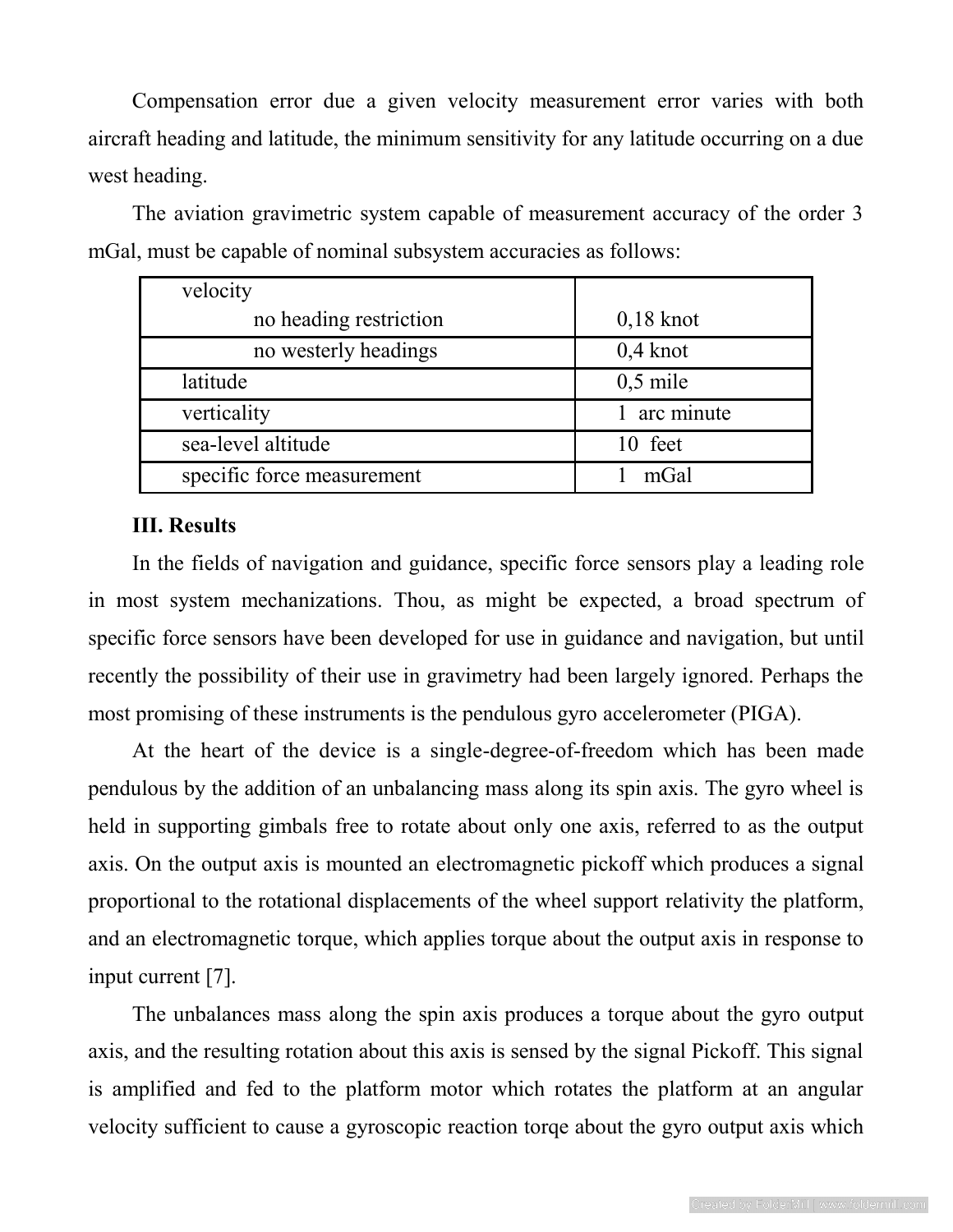exactly balances the gravity torque. Under these conditions, the angular velocity of the platform is a measure of the specific force acting on the unbalancing mass. The gyro wheel is enclosed and floated in a viscous fluid which provides both support and damping. It is this floated member, referred to as the float of the gyro, which acts as a torque summing device. It is acted on by torques due to the pendulous mass and gyroscopic torques due to the inertial angular velocity about its input axis. Torque may also be applied to the float by application of a command current to the torque generator.

The steady state sensitivity of the PIGA can be shown to be

$$
\frac{\Omega}{a_i} = \frac{P}{H},
$$

 $\Omega$  – angular velocity of the platform,  $a_i$  – input acceleration, P – pendulosity of the gyro floats about the output axis,  $H - gyro$  wheel angular momentum.

The platform angular velocity is usually read out by means of either an optical or electromagnetic digital encoder. These devices produce a pluses train whose frequency varies with the platform angular velocity.

If a pendulous gyro accelerometer is carried in an instrumented geographic coordinate frame, there will exist a component of the earth's angular velocity about the sensitive axis, the resulting specific force error will be in the range of a few mGal to a fraction of an mGal depending on the scale factor of the particular instrument. For the instrument described above, the error would be about 1 mGal at the poles. If the error is significant, it can compensated by either introducing a compensating torque to the gyro float through the torque generator, or by mounting the instrument on a table driven about the vertical so as to null the vertical component of earth rate.

A PICA is currently being prepared for flight testing as a gravimeter by MIEIA institute in Moscow.

Several sensors developed for land or sea use, such as the LaCoste-Romberg, the Askania-Graf, and the Worden, has been modified for airborne use. These devices all have been successfully tested in an airborne environment, but they do have some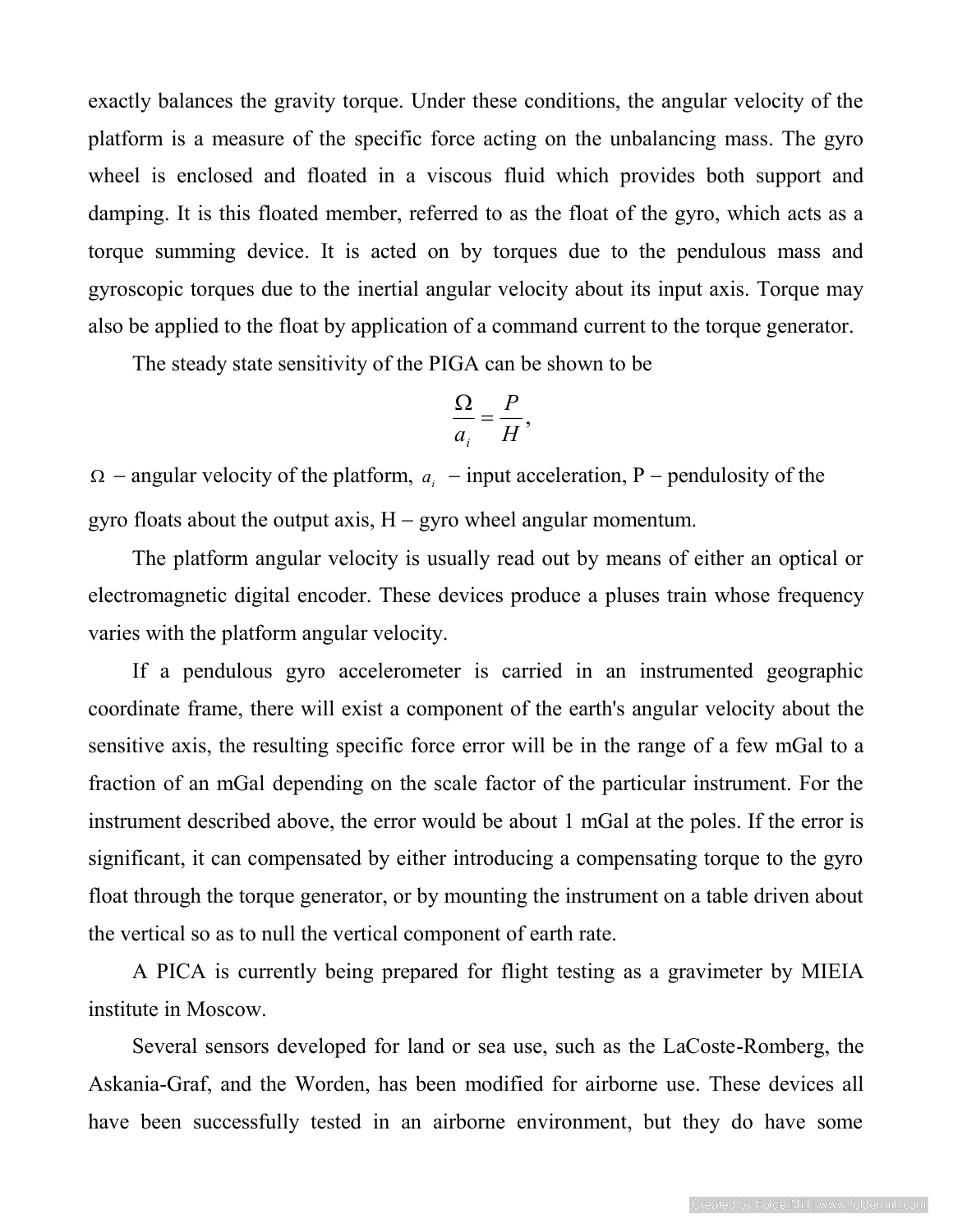disadvantages, primarily in the areas of data readout and dynamic range. There exists a large class of specific force sensors developed for use as accelerometers in guidance and navigation system. Several of these sensors seem particularly well suited to use in AGS. One of the more promising devices, the pendulous integrating gyro accelerometer or PIGA, is currently being readied for flight tests by the MIT Experimental Astronomy Laboratory under Air Force Cambridge Research Laboratory sponsorship. It is probably neither economically nor technically feasible to choose a single navigation technique such as Doppler, inertial, etc. That can fully meet the requirements of as AGS. Such system should be capable of indicating velocity to 0.5 knot or better and position to 0.5 mile or better for long duration flights at 500 knots. An examination of the currently available sources of altitude data shows that a direct and continuous determination of sea-level altitude to the accuracy required by an AGS is not possible using any single source of information. Radar altimeter appears capable of supplying data on sea-level altitude to a sufficient accuracy, but only when over regular terrain or water of known elevation.

#### **IV. Conclusions**

Combination of air-mass velocity measurements with ground velocity and heading information from the navigation system can, through use of Henry's correction, yield information on the slope of the isobaric surface being flown. Additional data on the height of this isobaric surface can be provided by periodic radar measurements, and by measurements made at surface weather stations.

Data from various sources can be combined in a manner assigned to minimize the mean-squared error in the resulting estimate. This estimate of isobaric surface height, together with the output of a hypsometer, can provide the required altitude data for gravimeter compensation.

The nature of the signal processing and filtering problem is, in most cases, such that post-flight data processing is possible. This allows the design of a filter free of the